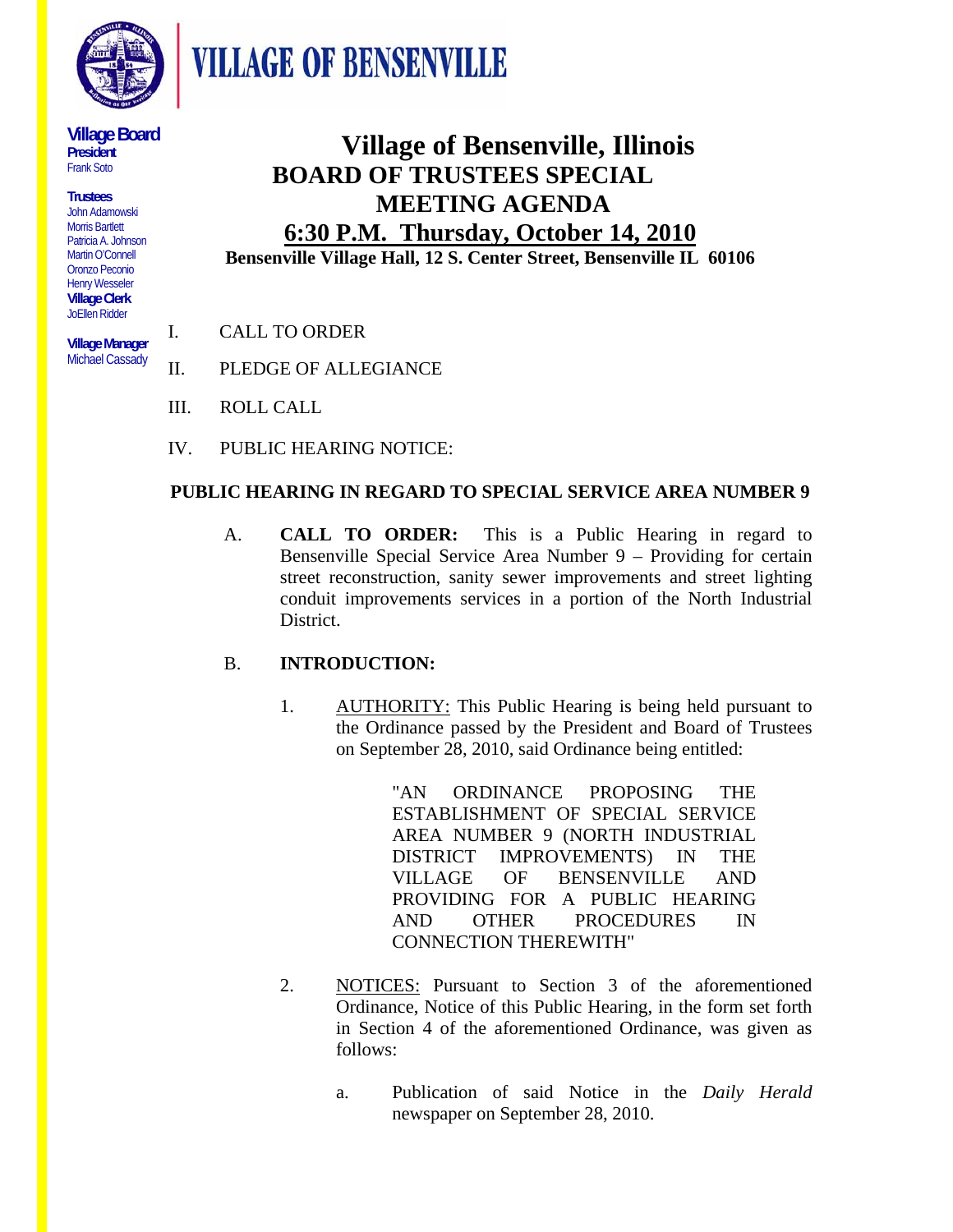b. Mailing said Notice, to the real estate tax assessee for each parcel of property located within the proposed Special Service Area, on October 1, 2010.

#### C. **EXPLANATION OF THE PROJECT:**

- 1. DESCRIPTION OF THE PROJECT [Providing for certain street reconstruction, sanitary sewer improvements and street lighting conduit improvements services in a portion of the North Industrial District]
- 2. EXPLANATION OF THE METHOD OF FINANCING THE PROJECT - SPECIAL SERVICE AREA FINANCING [Including the cap on the number of years over which the special service area tax will be imposed (twenty (20) years), the cap on the maximum amount of bonds or other debt instruments to be issued to fund the special service improvements (\$3,786,000.00), the cap on the maximum interest rate on the bonds or other debt instruments to be issued  $(7\frac{1}{2}\%)$ , and how the bonds or other debt instruments will be repaid (a tax on the real estate tax bill based on the assessed valuations of the parcels involved)]

#### D. **QUESTIONS AND COMMENTS FROM THE AUDIENCE.**

E. **FINAL ADJOURNMENT** (A motion should be made seconded and voted upon for a FINAL ADJOURNMENT of the Public Hearing).

#### V. INFORMATION ITEMS

- A. PRESIDENT'S REMARKS
- B. VILLAGE MANAGER'S REPORT
- VI. ADJOURNMENT

**Please Note** - The Village of Bensenville is subject to the requirements of the Americans with Disabilities Act of 1990. Individuals with disabilities who plan to attend this meeting and who require certain accommodations in order to allow them to observe and/or participate in this meeting, or who have questions regarding the accessibility of this meeting or the facilities, are requested to contact Village Hall (630-766-8200) at least 3 days prior to the meeting to allow the Village of Bensenville to make reasonable accommodations for those persons.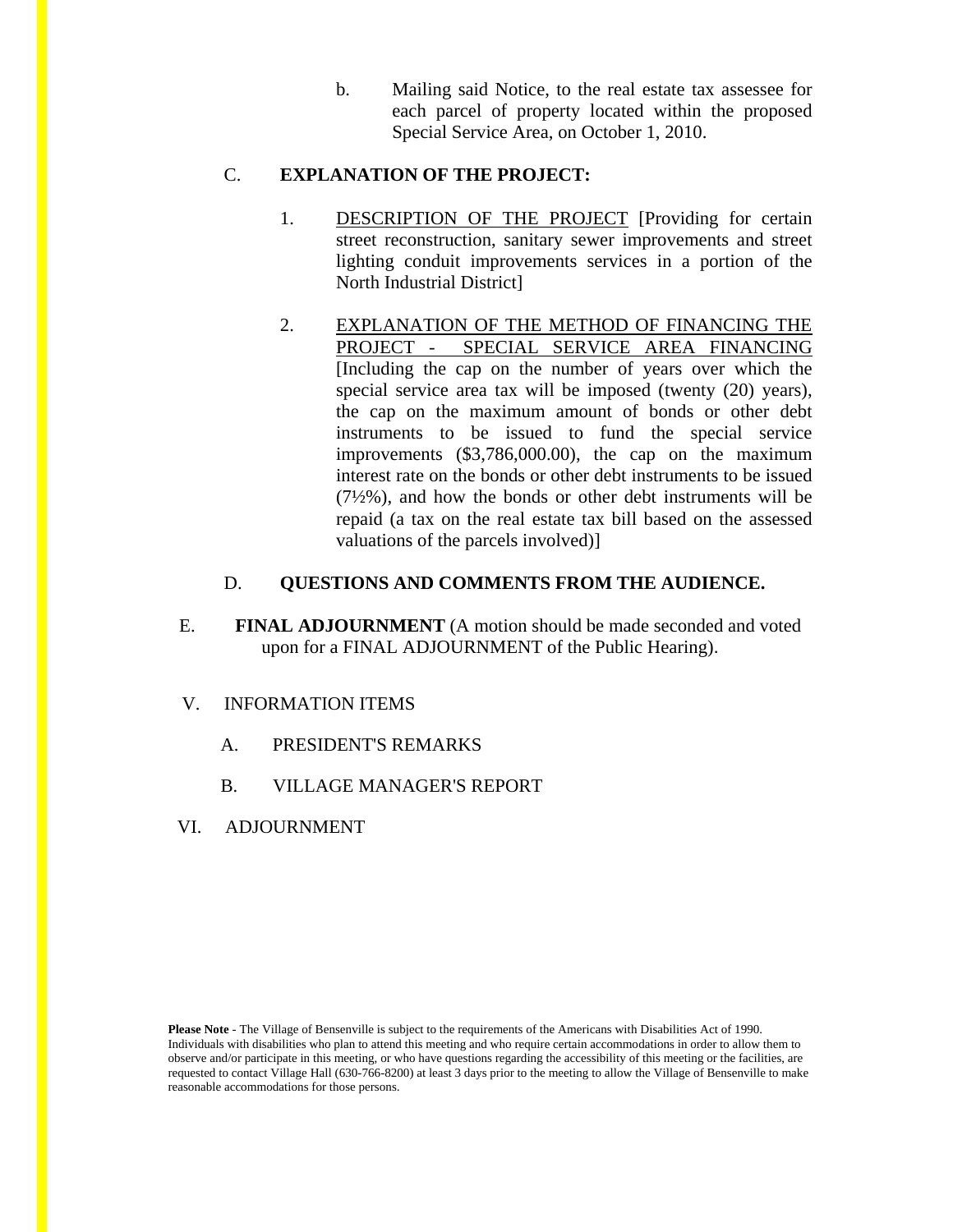

Corporation organized and existing under and by virtue of the laws of the State of Illinois. DOES HEREBY CERTIFY that it is the publisher of the DAILY HERALD. That said DAILY HERALD is a secular newspaper and has been circulated daily in the Village(s) of Addison, Algonquin, Antioch, Arlington Heights, Barrington Barrington Hills, Bartlett, Batavia, Bensenville, Bloomingdale, Buffalo Grove, Burlington, Campton Hills, Carol Stream, Carpentersville, Cary, Deer Park, Des Plaines, East Dundee, Elburn. Elgin, Elk Grove Village, Fox Lake, Fox River Grove, Geneva, Gilberts, Glen Ellyn, Glendale Heights, Grayslake, Green Oaks, Gurnee, Hainesville, Hampshire, Hanover Park, Hawthorn Woods, Hoffman Estates, Huntley, Inverness, Island Lake, Itasca, Keeneyville, Kildeer, Lake Barrington, Lake Villa, Lake in the Hills, Lake Zurich, Libertyville, Lincolnshire, Lindenhurst, Lisle, Lombard, Long Grove, Medinah, Mt. Prospect, Mundelein, Naperville, North Aurora, North Barrington, Oakbrook, Oakbrook Terrace, Palatine, Prospect Heights, Rolling Meadows, Roselle, Schaumburg, Sleepy Hollow, South Barrington, South Elgin, St. Charles, Streamwood, Tower Lakes, Vernon Hills, Villa Park, Volo, Warrenville, Wauconda, Wayne, West Chicago, West Dundee, Wheaton, Wheeling, Wildwood, Winfield, Wood Dale, Round Lake Park County(ies) of Cook, DuPage, Kane, Lake, McHenry and State of Illinois, continuously for more than one year prior to the date of the first publication of the notice hereinafter referred to and is of general circulation throughout said Village(s), County(ies) and State.

I further certify that the DAILY HERALD is a newspaper as defined in "an Act to revise the law in relation to notices" as amended in 1992 Illinois Compiled Statutes, Chapter 7150, Act 5, Section 1 and 5. That a notice of which the annexed printed slip is a true copy, was published September 28, 2010 in said DAILY HERALD.

IN WITNESS WHEREOF, the undersigned, the said PADDOCK PUBLICATIONS, Inc., has caused this certificate to be signed by, this authorized agent, at Arlington Heights, Illinois.

PADDOCK PUBLICATIONS, INC. **DAILY HERALD NEWSPAPERS** 

athleen Efolan BY Authorized Agent

Control #4234087